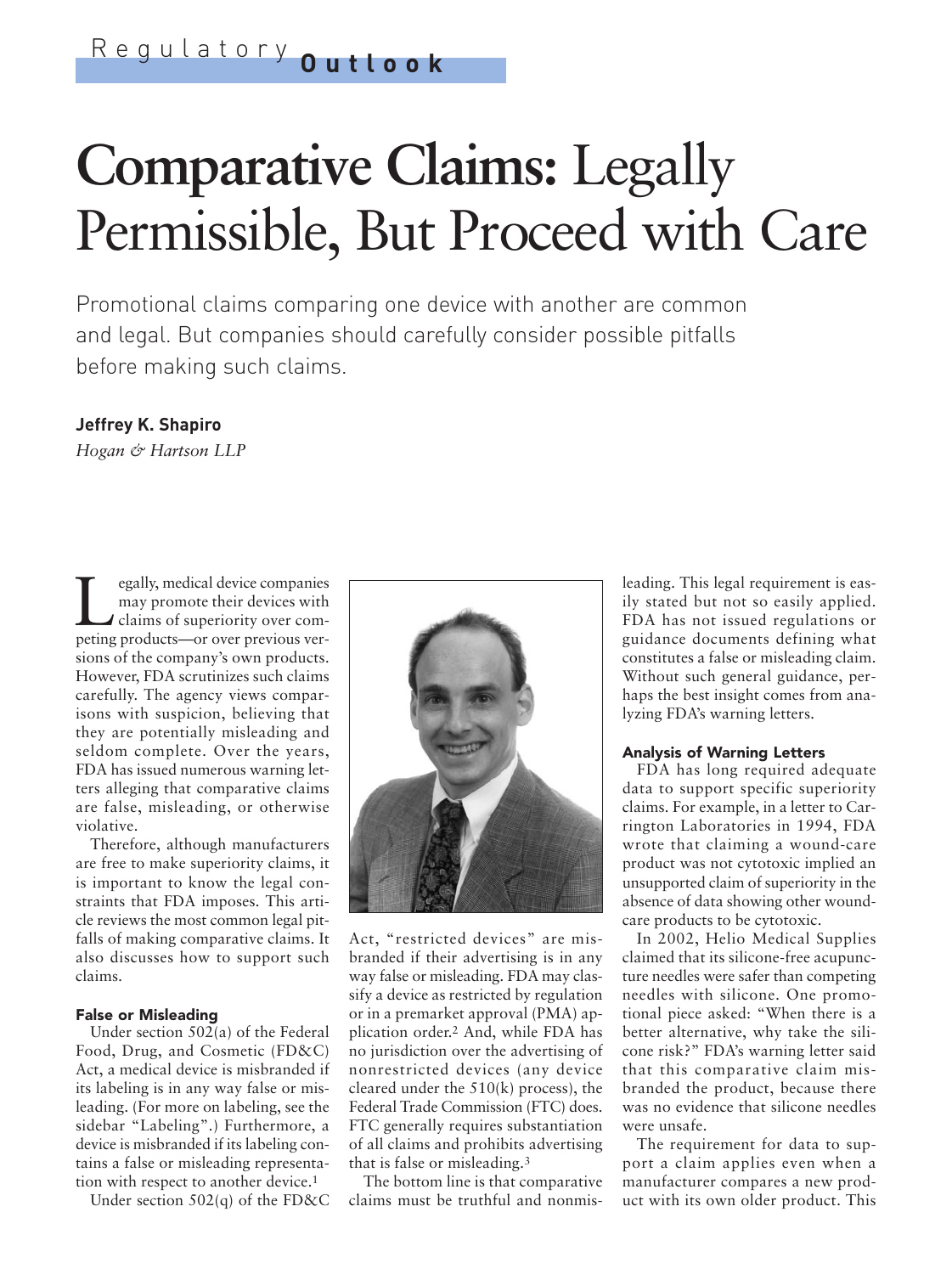# Regulatory **Outlook**

point was illustrated in FDA's warning letter to Sunrise Technologies in 1993. The letter said that, without adequate supporting data, it was false or misleading to claim that the firm's "upgrade package" rendered the modified device superior to the original device.

What types of data are adequate to support a superiority claim? It appears that FDA generally requires head-to-head comparative studies. In a warning letter to Pharmacia & Upjohn in 2001, FDA stated: "Comparative claims in general are only appropriate if there are data resulting from head-to-head comparative studies." Likewise, in a warning letter to Sulzer Spine-Tech in 2000, FDA advised that "the agency has determined that before a manufacturer may make a direct comparison of their orthopedic device with that of another manufacturer, randomized, controlled, head-to-head clinical trials would be required." In a warning letter to ELA Medical Inc. in 1992, FDA alleged misbranding in the absence of "adequate and well-controlled studies comparing the [product] to others in studies designed to support comparative statements of superiority."

Even truthful comparisons of product characteristics may be considered misleading without head-to-head data. For example, in the Sulzer Spine-Tech warning letter, FDA objected to the company's promotion of its spinal fusion device with a claim that the Sulzer product had larger holes than a competing product. The company had cited a baboon study suggesting that smaller holes made it easier for fibrous tissue to block or impede fusion. FDA said that this claim implied that the larger holes of the company's fusion device would lead to a more successful clinical outcome. The comparison was misleading, FDA insisted, because there was no evidence that the larger holes in Sulzer's product caused better overall fusion results compared with the competitor's product.

FDA's warning letters also indicate that comparative claims must be based on approved uses for both products in a comparison. The agency may consider it misleading to compare an unapproved use of one product with the approved use of another product. For instance, in 1998, Bayer Corp.'s prostate specific antigen (PSA) assay had been cleared for monitoring cancer treatment. The company had claimed that the assay had greater specificity than other PSA assays. FDA alleged that Bayer's statements constituted an unfounded claim of superiority, because the other assays were approved for cancer detection rather than cancer monitoring. As another example, in 1999, Thoratec Laboratories Corp. allegedly compared its ventricular assist device with one sold by Abiomed. FDA insisted that the comparison was misleading because Thoratec's device was intended as an intermediate-tolong-term bridge to transplant, while the Abiomed device was approved for a different, short-term use.

Valid head-to-head studies are generally required to support comparative claims. The presentation of the testing results must be fair and balanced. In particular, companies should fully disclose relevant test conditions and the results for all clinically significant points of comparison. Of course, the overall product comparison also must be fair and balanced, not just the presentation of the test results. Finally, if other comparative studies are available that point to a different result, it may be necessary to provide the results of those studies as well.

# New Intended Use

FDA also reviews comparative claims to determine whether they indicate that a device requires a new 510(k) clearance or premarket approval (PMA). FDA's position is that both labeling and advertising for any device are relevant to a determination of its intended use.4 Therefore, if labeling or advertising promotes a device for an unapproved use, it may misbrand or adulterate the device.5 This reasoning applies equally to comparative claims. For example, in the Carrington Laboratories warning letter discussed above, FDA stated that promotional claims of "faster epithelization" and "acceleration of healing" for a wound-care product went beyond the scope of its 510(k) clearance, and thus the device required a new 510(k) clearance or PMA.

## LABELING

Section 201(m) of the FD&C Act defines labeling as "all labels and other written, printed, or graphic matter (1) upon any article or any of its containers or wrappers, or (2) accompanying such article." Under long-standing court decisions, the term *accompanying* does not require that the material physically accompany the device to be considered labeling. If it is otherwise part of an integrated sales transaction or offered in conjunction with the product to explain or supplement it, it is considered labeling. Two cases that established this interpretation of Section 201(m) are *Kordel* v. *United States,* 335 U.S. 345, 346–47 (1948) and *U.S.* v. *Paddock,* 67 F. Supp. 819 (W.D. Mo. 1946).

### Recommendations

Comparative promotional claims should undergo a thorough FDA compliance review. Such a review should consider the following points:

- In general, comparative claims may not be false or misleading, either in terms of a specific representation or the overall impression created by the comparison. Information should be presented in a truthful and balanced manner. All comparisons should be clinically relevant and consistent with the approved indications for use of each of the compared devices.
- All comparative product claims should be supported by reliable, sound scientific data on file at the time the claims are made. This includes any text, photographs, tables, charts, or graphs.
- Comparative claims about clinical outcomes generally require a scientifically valid head-to-head clinical study directly comparing the two products with respect to the claim. The head-to-head comparison should involve products with similar approved or cleared indications for use. Additionally, the study should include only pa-